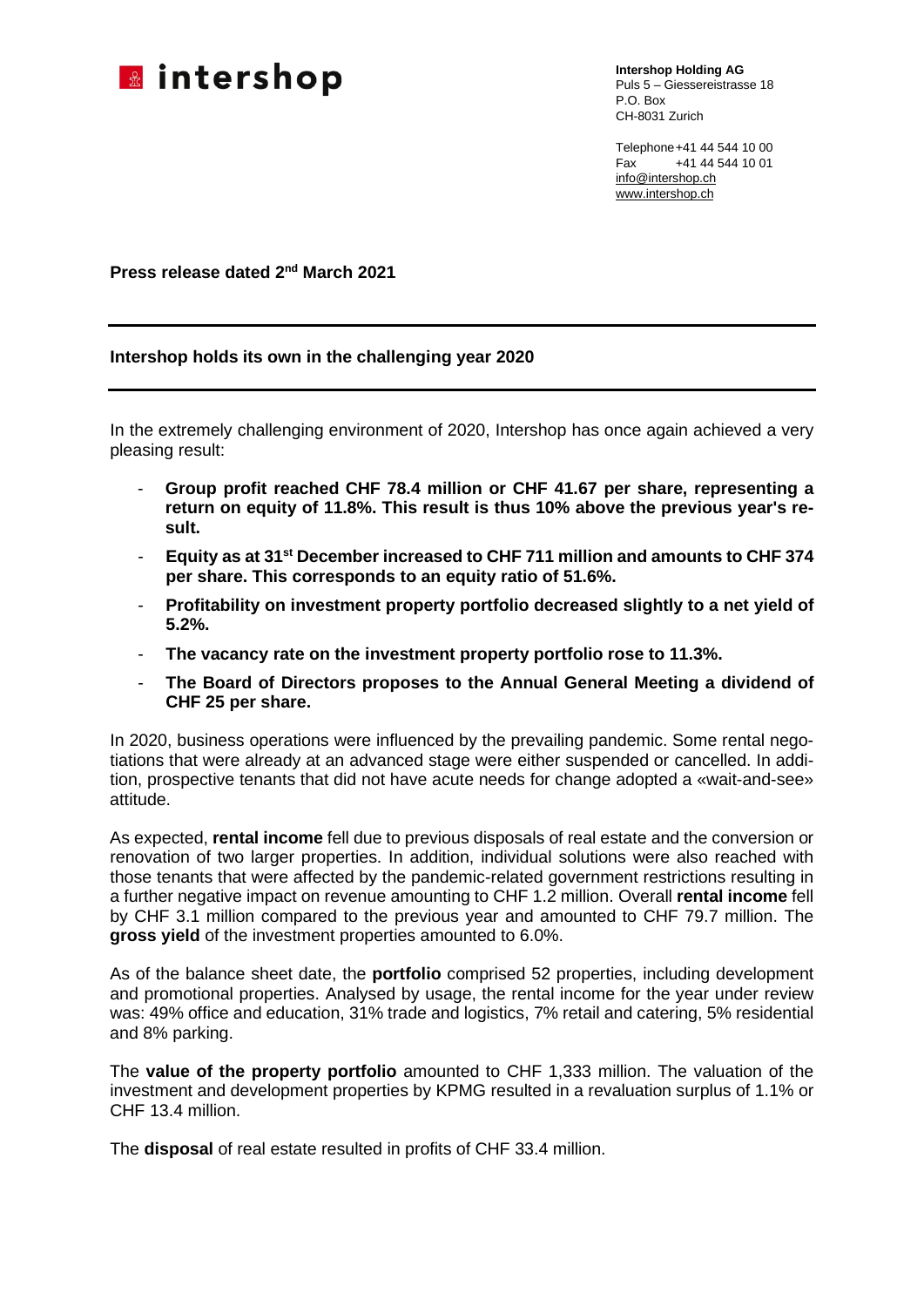Press release dated 2nd March 2021

Mainly due to the expected loss of the largest tenant in the WTC in Lausanne and the pandemic-related decline in demand, the **vacancy rate** of the investment property portfolio increased to 11.3%.

**Property expenses** increased by 4.3% to CHF 9.3 million due to non-recoverable service charges on vacancies and the absence of one-off effects from previous year but remain at a low 11.7% of rental income. The net yield of the investment portfolio fell slightly to an again attractive 5.2%.

Despite the slight decrease in the number of employees to 71, **personnel expenses** increased by 2.2% to CHF 11.1 million. As expected, **administrative expenses**, including capital taxes, decreased by 10.0% to CHF 2.6 million.

Interest-bearing **financial liabilities** decreased by CHF 39 million to CHF 465 million. As a result, and thanks to lower average interest rates, **interest expenses** fell by CHF 1.0 million to CHF 8.9 million. The **average interest rate** amounted to 1.88% with an average fixed-interest period of 58 months.

Despite the dividend payment of CHF 47 million, **shareholders' equity** rose by CHF 44.5 million to CHF 711 million and corresponds to a very solid equity ratio of 51.6%.

Against the background of low interest rates that are likely to last longer than expected as a result of the pandemic, the transaction market hardly changed in the reporting year and demand for real estate remained high. Even during a temporary flattening of the transaction volume, no acquisition opportunities that met the yield requirements could be identified and therefore no acquisitions were made.

However, Intershop took advantage of the market conditions to sell the residential property "Schlossmatt" in Kilchberg and the commercial property in Dietikon at attractive conditions. In addition, after completion of the development of the land plot in Oberwinterthur-Neuhegi, including the construction of a new access road, it was possible to sell a part comprising a good 16,000 m². The buyer, who was also granted a purchase right for a further 11,500 m² of land, is building a data centre on the site.

The construction of the buildings comprising 30 commonhold apartments at Gellertstrasse in Basel is expected to be completed in the second quarter of 2021. As at the balance sheet date, 27 apartments were under contract and further apartment has been reserved. Marketing of the commonhold apartment project "Römerstrasse" in Baden, which is expected to be completed in the second half of 2022, started in mid-April. At the end of the reporting year, 76 of the 78 apartments were already under contract and one apartment has been reserved.

The private design plan for the "AuPark" in Wädenswil became legally binding in July, after which the building application was submitted in November. Provided that no objections are raised during the building permit procedure, construction of the first stage could conceivably begin in 2022. The sustainable renovation and conversion of the commercial property in Pfäffikon SZ which allows for multi-tenant usage went according to plan and the first new tenants could be identified.

The total return on Intershop shares, which consists of the change in the stock market price plus the dividend paid, amounted to 12.9% and was, in contrast to the previous year, significantly above the benchmark index SXI Swiss Real Estate Shares TR of -8.6%.

After the introduction in the previous year, Intershop has published its second extended sustainability report according to the standards of the GRI (Global Reporting Initiative<sup>TM</sup>).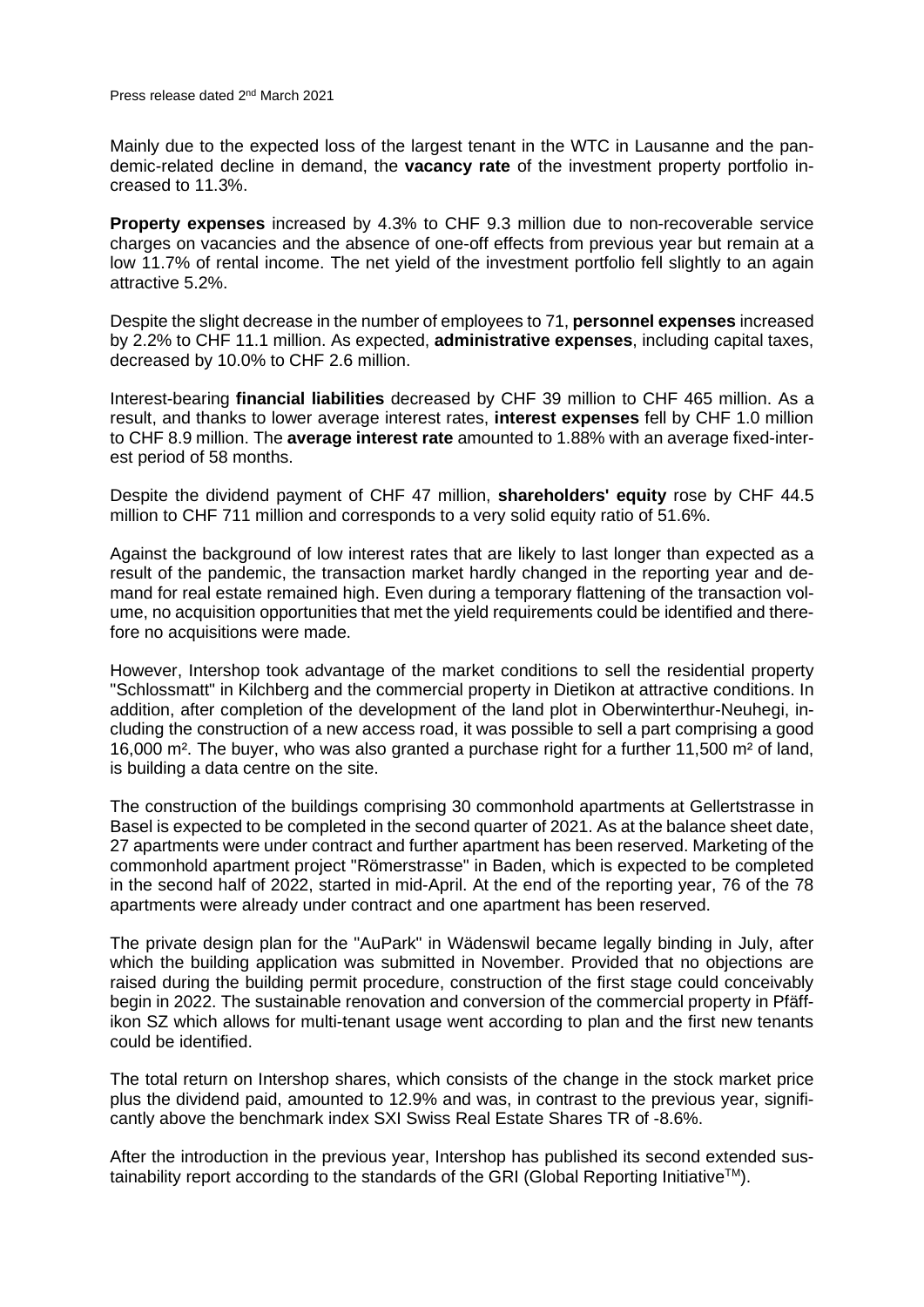Due to the continued good business performance, the Board of Directors has decided to propose a dividend of CHF 25 per share, corresponding to a distribution volume of CHF 47.5 million.

# **Outlook**

Due to the ongoing pandemic, the outlook for the 2021 financial year is subject to uncertainties. The operational focus will remain on letting vacant spaces and those recently terminated. Should the situation normalise in the first half of the year as a result of the ongoing vaccination campaign, Intershop expects a primarily sales-related decline in rental income in the mid-single-digit percentage range. Based on this assumption, the vacancy rate for the investment property portfolio is expected to fall to around 10% by the end of 2021.

Intershop expects a profit of slightly over CHF 10 million from the sale of the apartments at the "Gellertstrasse" promotional project in Basel during the course of the current financial year.

The transaction market will continue to be closely monitored in order to be able to take advantage of any attractive acquisition or sales opportunities.

Intershop continues to expect a multi-year average return on equity of at least 8%.

### Annex

Key figures Intershop Group

#### **Contact**

Cyrill [Schneuwly,](mailto:info@intershop.ch) CEO [Thomas](mailto:info@intershop.ch) Kaul, CFO

#### **Company portrait**

Intershop is a real estate company listed on the SIX Swiss Exchange and active in Switzerland, which invests principally in commercial properties. As of 31/12/2020, its portfolio included 52 properties with a lettable area of approx. 544,000 m<sup>2</sup> and a market value of some 1.3 billion Swiss francs. Intershop invests mainly in the Zurich area, around Lac Leman and along the main traffic arteries. Its portfolio combines high yields with security, thanks to diversification by geography and type of use, with considerable potential for value appreciation in the properties with development potential.

# **Agenda**<br>31/03/2021

31/03/2021 Annual General Meeting 2021 24/08/2021 Publication of half-year report 2021 with online presentation for media and financial analysts

#### **Download/Links**

**Annual report 2020 [\(download](https://intershop.ch/fileadmin/Daten/PDF/Geschaeftsbericht/2020/en/2020_GBE_final_Web.pdf) as PDF-file)**

**[Intershop](https://intershop.ch/en/investors/annual-reports-and-presentations/2020) Investor Relations**

**Further information on Intershop is available from the website [www.intershop.ch](http://www.intershop.ch/)**